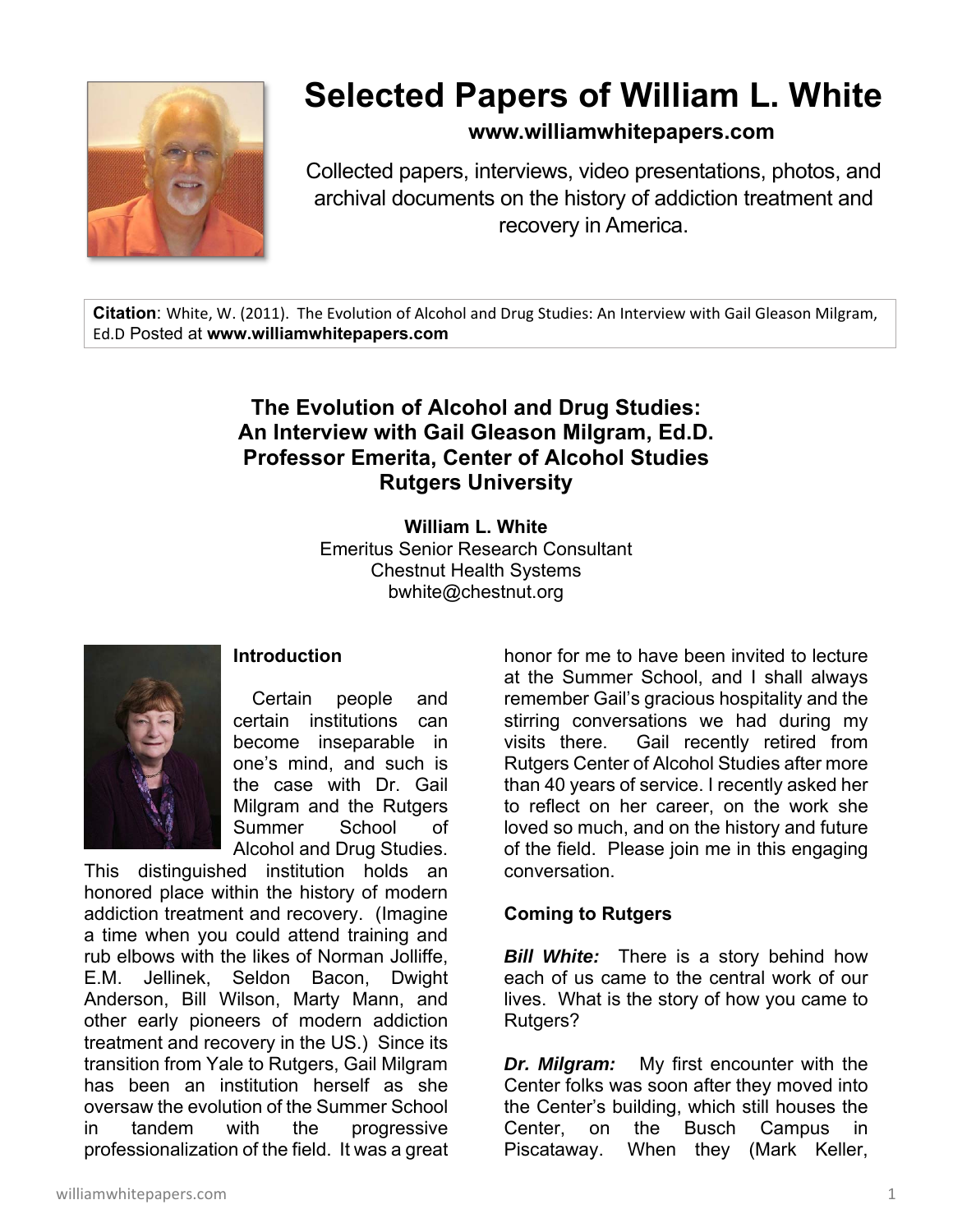Selden Bacon, Leon Greenberg, and John Anthony Carpenter) first came from Yale, they were located in a house in New Brunswick while the Center's building was being constructed. I was working on my doctorate at the Rutgers Graduate School of Education at the time and was looking for a thesis topic to submit to my Committee. Though they agreed that I could work on my first choice topic (adolescent sexuality and how it was dealt with in the educational system and by parents), the consensus was that no one would agree to discuss this topic with me, which meant that either I wouldn't finish or in a few years, I'd decide to change my topic. As you can see, my Committee members were very astute and handled the situation in a wonderful way; I think that if they had said "no," I would probably have dug in for a few years.

 Of course, I decided that I needed to change my topic, and one of the Committee members suggested that I go over to meet the folks (i.e., Selden Bacon, John Anthony Carpenter, Leon Greenberg, and David Lester) who had come from the Yale Center of Alcohol Studies. It turns out that they had already hired some people (Robert Zucker, Robert Jones, etc.) and were working on a few projects. Bob Zucker was the first Center person I met, and he said that the framework of my original idea for a dissertation might work if I switched to youthful drinking and alcohol education. I wasn't so sure that this would be a good fit, as alcohol hadn't seemed too interesting to me at the time. Bob Zucker was a wonderful person to have as a guide to the alcohol field; he gave me a few books to read and said that I should make an appointment to chat with him after I'd read them. When I came back and we chatted, it was clear that our interests were aligned. I agreed to do my dissertation on alcohol, and he agreed to be on my Dissertation Committee. However, Bob Zucker didn't stay at the Center for too long and moved to the University of Michigan; Bob Jones took his place on my Committee.

 My dissertation, "Teenage Drinking Behavior and Alcohol Education in High School Perceived by Selected Reference

Groups" was completed and approved, and I graduated from Rutgers University with an Ed.D. in 1969. Our first daughter, Lynn, was born in September that year, and our second daughter, Anne, followed in December 1970. My thought had been to be a stay-athome mom for a few years and then return to the workforce when the girls were in school. That changed after a trip to the mall with Lynn and Anne. As we were walking around, I bumped into Tim Coffey, who was the Managing Editor of the *Journal of Studies on Alcohol* at the time. Tim said that the Center had just received a grant and wondered if I'd like to work on it. I told him that I couldn't work full-time but that I'd happily consider part-time work if that was possible. He said that I'd have to come in to speak with Selden Bacon to see if we could work it out. I met with Selden, who was fine with my working part-time and was also happy with my idea to collect and annotate alcohol publications that were for the general public, including students.

*Bill White:* For readers who may not be aware of its historical significance, could you provide a brief summary of the Center's history?

*Dr. Milgram:* Yale faculty members who shared a common interest in studying alcohol joined the Laboratory of Applied Physiology, which was directed by Yandel Henderson and Howard Haggard. E.M. Jellinek was hired by them to work at the Section of Alcohol Studies, as it was then called. Mark Keller was hired by E.M. Jellinek to review the alcohol literature. Over time, Selden Bacon, Leon Greenberg, John Anthony Carpenter, David Lester, and others joined the Section.

 Mark Keller collected all the scientific research reports on alcohol that he could find and wrote an abstract of each of the items. This information was published in the first issues of the *Journal of Studies on Alcohol*, which was edited by Mark. By so doing, one of the four pillars of the present Center (i.e., documentation and publication of the alcohol literature) was underway. Mark wanted to create a system of easy access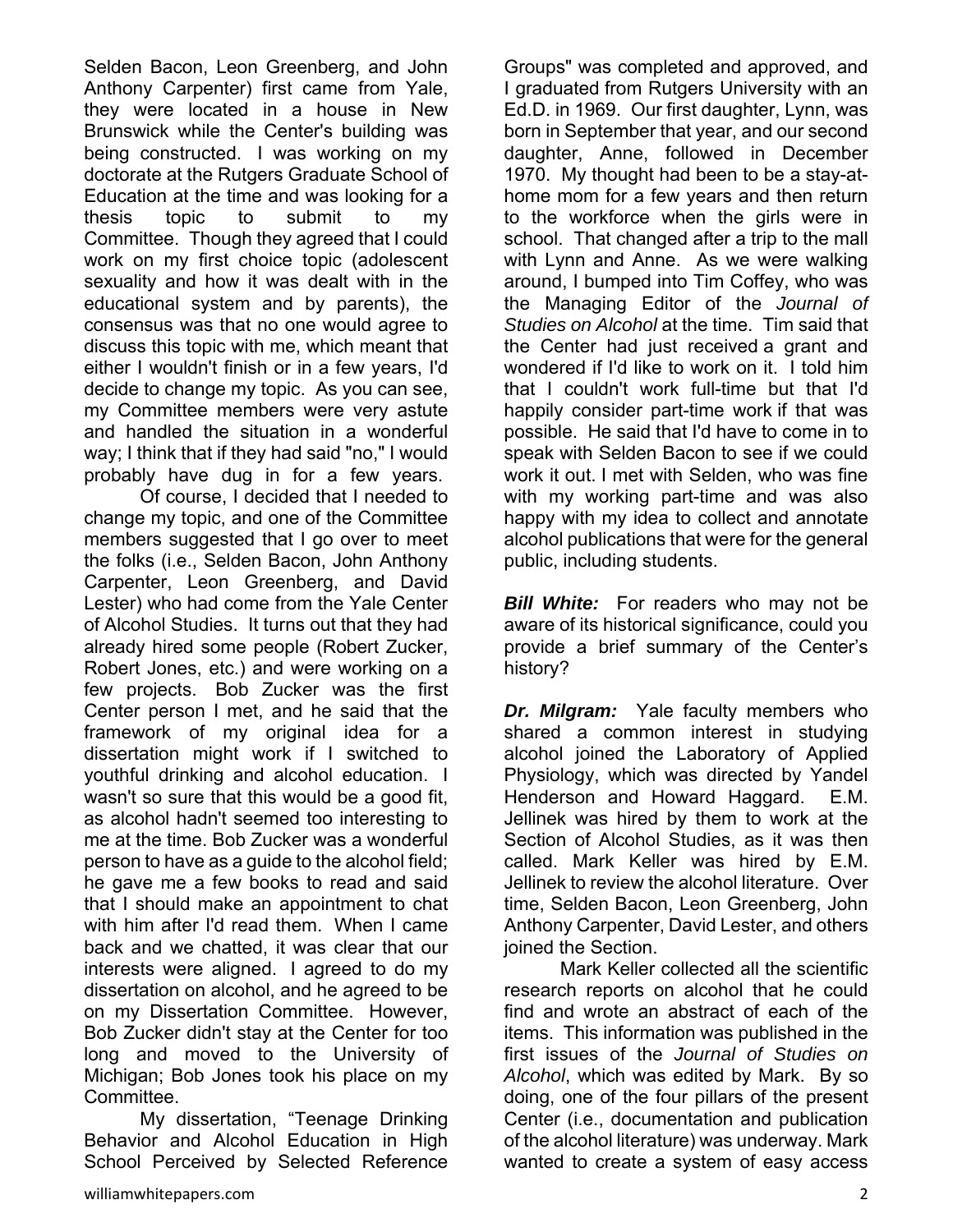and use of the literature in the field for researchers. The CAAAL system that he created was actually the prototype of the computer information sort system. That is, Mark had the author, title, and source of the article put on a card along with the abstract. (By the way, the abstracts were so well done that the reader knew a substantial amount of information about an article after reading the abstract.) Mark then created a system that had a hole punched on each card in a certain place to indicate an area that was found in the article. For example, when I first started to look into the area of youthful drinking, I went to the CAAAL system and took out all of the cards on alcohol use. I then took the huge needle that came with the system and put it in the hole representing studies of drinking by the young. All of the studies of youthful drinking fell out of the pile of cards that I was holding and wound up on the table in front of me. I continued sorting all of the cards in the category until I had all of those that were coded for youthful drinking. After that, I went through the cards on youthful drinking to sort out the studies conducted on males and those that studied females. The sorting of the cards could continue by geographic area, timeframe, etc.

 The CAAAL system had a variety of major categories, which provided easy access to the literature in the alcohol field. Since Mark had research reports and articles from the late 1880s from around the world, the number of cards was significant. Mark continued to have individuals in the publications department collect and abstract the alcohol literature for years. In fact, the Center sold sets of the CAAAL cards to libraries around the world. Though the CAAAL system no longer exists, the Journal still does and is now called the *Journal of Studies on Alcohol and Drugs*; it publishes scientific articles in the alcohol and drug field. The Center's Library, which was a direct off shoot of Mark's original collection of material in the field, exists today as an excellent resource of books, collections, and publications of material in the field.

 Another pillar of the Center established by the faculty of the Section of Alcohol Studies was research. [Note: The

Section of Alcohol Studies became the Center of Alcohol Studies in 1950.] Leon Greenberg worked on development of a device that would measure the alcohol in a person's breath. Though he moved with the Center from Yale, Leon didn't stay at Rutgers too long and returned to Connecticut, which was home to him. Leon's alcometer was the precursor of the breathalyzer. David Lester focused on an array of projects; he was looking for a substance to replace Antabuse, and he also developed a strain of rats that would choose alcohol from an assortment of beverages. (As we all know, animals would normally not choose alcohol if there were other beverages available, so this was a major accomplishment. Dave's rats were shared with other researchers who were studying alcoholism.)

 Selden Bacon was the policy maker and the Center person who came up with interesting questions. For example, Selden wondered if a drinking experience was a drink before dinner and a second experience was a drink during dinner or if both drinks were part of the same drinking experience. He worked on national committees, wrote extensively, conducted research, and was a leader in the field as well as the Center of Alcohol Studies. Robert Strauss, who was also a Center faculty member at that time, worked with Selden. They co-authored "Drinking in College," which was the first book to focus on college drinking.

 Selden was the person who worked on gathering resources to move the Center from Yale to Rutgers. Since the Center moved in 1962, the negotiations had to have been going on for awhile before that. Though I wasn't part of the Center at that time, the story that I was told was that Yale did not want to have a Center focusing on applied research on alcohol at the University and told the faculty that they could stay at Yale and return to their original departments or move the Center. The decision was made that the Center would look to find a university that was a good match for them. Rutgers University tuned out to be that match, and the Center moved to New Brunswick, NJ, in rented space in 1962. The transition to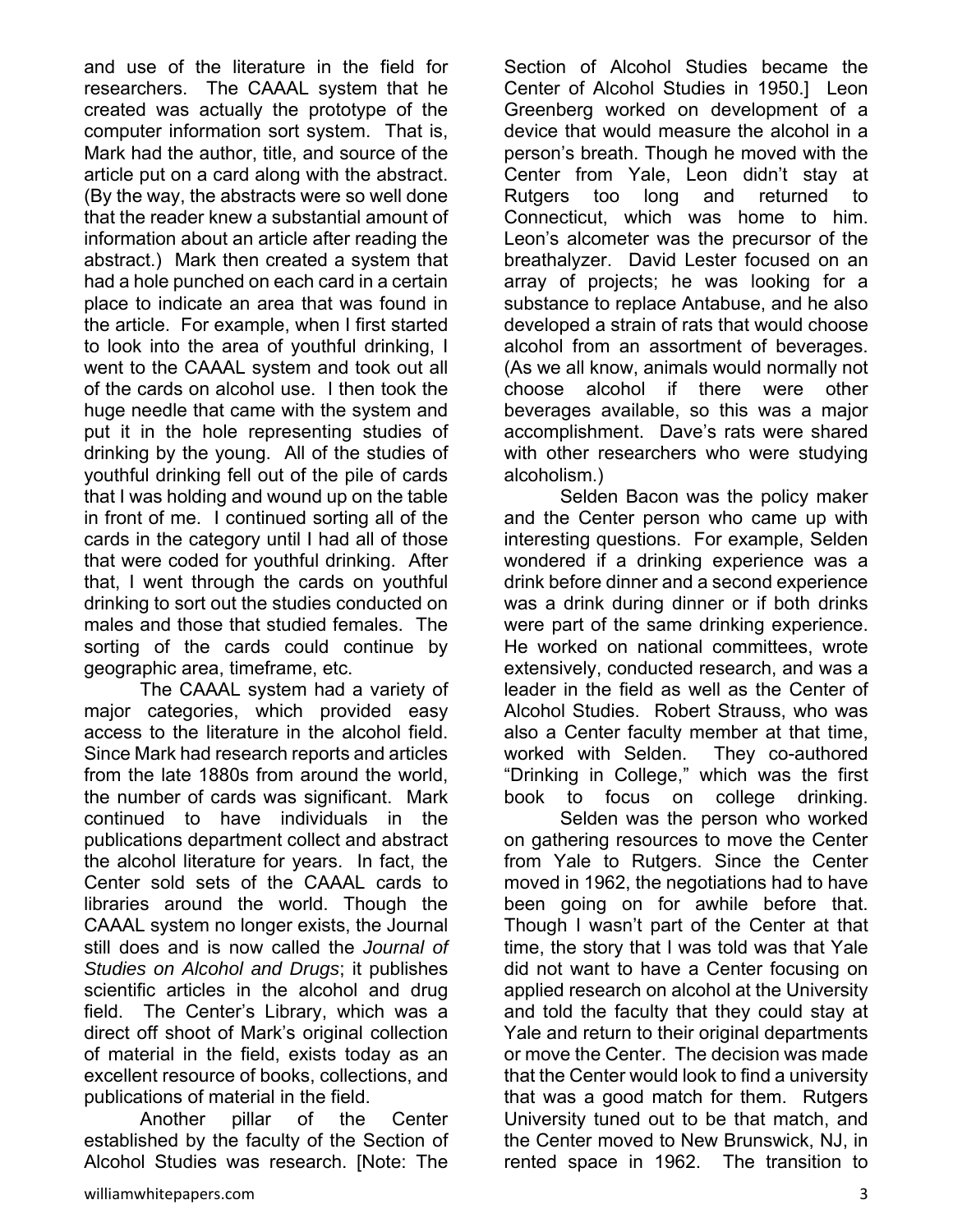Rutgers went smoothly, thanks to R. Brinkley (Brink) Smithers, NIMH, Marty Mann, and other supporters, and Selden Bacon became the Center's Director during this process. Thanks should also be given to Rutgers; Mason Gross, the University President at that time, facilitated the Center's move.

 Jellinek and others conducted the first School of Alcohol Studies, which was six weeks, in 1943; this established another pillar of the Center (i.e., Education and Training). The School was also directed by Selden Bacon; Raymond McCarthy then became the School's Director, followed by Milton Maxwell, Ronald Lester, and then me.

 The fourth pillar, Treatment, began with the Yale Plan Clinics. When the Center left Yale in 1962, the clinics remained in Connecticut. The treatment pillar didn't return to the Center at Rutgers until Peter Nathan, the Center's Director at that time, recruited Barbara McCrady, Ph.D., to join the Center faculty to direct the Clinical Division.

 Though E.M. Jellinek was connected to the Center when it was at Yale and actually moved with the Center to Rutgers, he didn't stay at the Center at Rutgers for too long. He left the Center to work in Canada at World Health. J. George Strachen, who was a leader in the field in Canada, gave me the original drawing made by Jellinek (affectionately called Bunky) to show the phases of the disease of alcoholism. This drawing is in the Center's archives at this time.

 In addition to incredible faculty members at the Center, there were outstanding graduate students who worked with the faculty. Edith Lyzanski Gomberg began her career as a graduate student at the Center at Yale, working with John Anthony Carpenter. Carrie Randell, who worked with David Lester, was also a graduate student at the Center at Rutgers.

*Bill White:* What are your early remembrances working at the Center?

*Dr. Milgram:* The University was wonderful about time schedules back then, and I began working part-time at the Center in 1971. Sometimes I worked 50% time; other times I worked 75% time, then back to 50%, etc. Of course, that was the time that I was in the office; at other times, I worked from home to keep up. Publishers were incredibly helpful and anxious to have their publications listed in a system that would be available to the field and also to the general public. (Since the publications that I looked at were ones that didn't fit into Mark Keller's CAAAL, my work was complementary to Mark's abstracts of the alcohol research literature.)

 From part-time work in the early 1970s to full-time in the mid-1970s, I worked with Mark Keller, the Editor of *The Journal of Studies on Alcohol*, in the Center's Publications Division. The Center published the first two volumes of my work (i.e., *Alcohol Education Materials: An Annotated Bibliography* in 1975 and *Alcohol Education Materials 1973-1978: An Annotated Bibliography* in 1980), and Gerald Globetti, the Editor of the *Journal of Alcohol and Drug Education*, published three extra issues that were devoted to the annotated material: one in 1979, another in 1980, and a third in 1981.

 In the mid-1970s, Ron Lester, who was the Director of Education and Training, asked if I'd like to conduct one of the Advanced Schools that he ran every couple of years. I was excited to do this and combined working in Publications with working in Education and Training for some time. When Ron left the Center, I became Acting Director of Education and Training in 1981 and then Director of the Division in 1982.

*Bill White:* What was it like to enter the field at such a critical period and to enter one of the institutions most central to the history of modern addiction treatment and recovery?

*Dr. Milgram:* I was introduced to the field by giants. Selden Bacon spent time with me once a week to discuss the field and to hear about my work. Though this was intimidating for a very, very junior faculty member, it was incredibly helpful. Mark Keller would share stories on occasion about people in the field. As I was learning about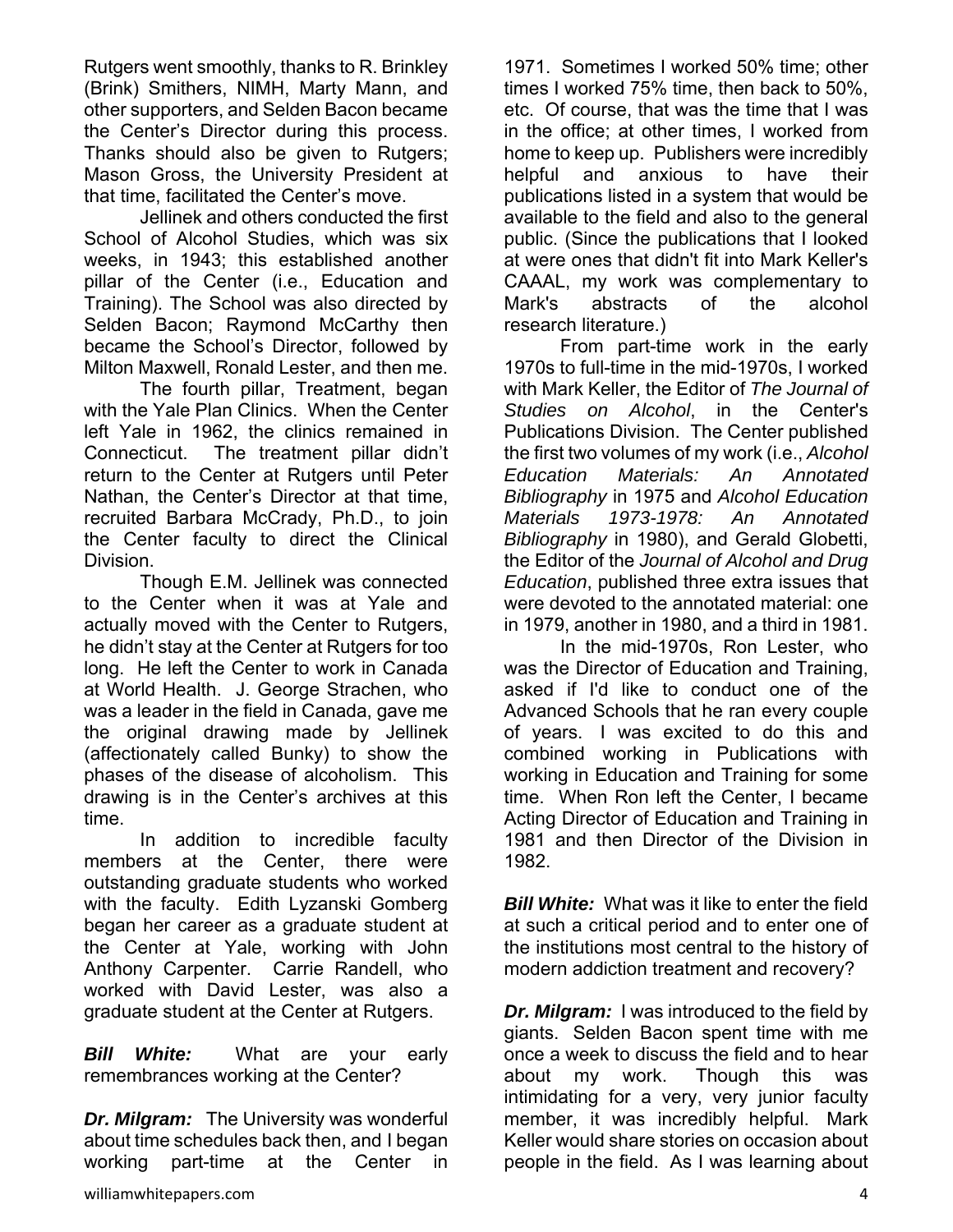AA, Mark would tell stories about William Wilson. (He used William Wilson, Director, Alcoholics Anonymous, when he lectured at the first School of Alcohol Studies in 1943 and the second one in 1944. In 1945, he added his middle initial and was listed as William G. Wilson, Director, Alcoholics Anonymous, and in 1946 and 1947, he was W.W., Co-founder, Alcoholics Anonymous; 1947 was the last year that he was listed as a Lecturer in the School's brochure. Isn't this amazing!)

 Mark mentioned that Bill W., a few of the faculty, and himself discussed the principle of anonymity during evenings at the School. Mark said that Bill W. first thought that it was OK to list his name when he was teaching in an educational setting but then changed this position and decided that it would never be OK to use his first and last name when he was lecturing. Being a fly on the wall during the early days of the School would have been wonderful. Bill W. was discussing issues at the School in the early days. Marty Mann was a student in the 1944 School and spent time with the faculty designing and developing the Committee on Alcoholism Education, which evolved into the current NCADD. The alcohol studies field had great leaders when it was first founded. Bill W., Marty Mann, Geraldine Delaney, etc. were visible icons. E.M. Jellinek, Selden Bacon, Mark Keller, etc. were academics who were also involved in policy making. Of course, there are wonderful people in the field today, but few stand out as the leaders that the early folks were.

 Individuals such as R. Brinkley (Brink) Smithers, who were private citizens connected to the field, also did amazing things back then. [Note: Brink attended the School to learn more about alcoholism; while there, he became very interested in the employee assistance field and also in the National Committee on Alcoholism Education that was being run by Marty Mann.] Brink went out of his way to support what he believed in; he was influential in moving the National Committee with Marty Mann as head to New York, strengthening the NCA as it evolved into the NCADD,

helping move the Center of Alcohol Studies from Yale to Rutgers, etc.

 By the way, my understanding is that Marty Mann worked at the Center at Yale for five years or so until Brink Smithers supported the move into New York. It's incredible to me to think that Marty Mann was the original Center person in the Education Division, as it was then called.

*Bill White:* When we both entered the field. there were really two fields—an alcohol field and a drug field, and we lived through the contentious debates that integrated those two fields into one. How do you view this integration process as you look back on it?

*Dr. Milgram:* The debates on whether to combine the alcohol field and the drug field into one were indeed contentious. Individuals on both sides were protecting their field and the way they conducted the various elements (i.e., prevention, education, treatment, etc.). However, after considerable time and much discussion, it became clear that the two fields should become one. Combining the alcohol field and the drug field has had mixed outcomes in my opinion. In many ways, this combination was necessary (e.g., people only wanted to attend Schools and programs that included other drugs). In other ways, this may not have been positive, as society's negative image of drug users committing crimes may have been a factor in raising the stigma of alcoholism. Unfortunately, stigma seems to be more prevalent today than it was in the 1980s/1990s.

*Bill White:* The field went through another transition in the 1980s and early 1990s with the advent of an aggressive form of managed care that led to altered treatment designs and the closing of many programs. What do you recall of this period?

*Dr. Milgram:* Unfortunately, lack of evaluation of thriving treatment programs created a sense that they weren't accomplishing much. Though the field knew that treatment worked, it assumed that this message would get out to the public on its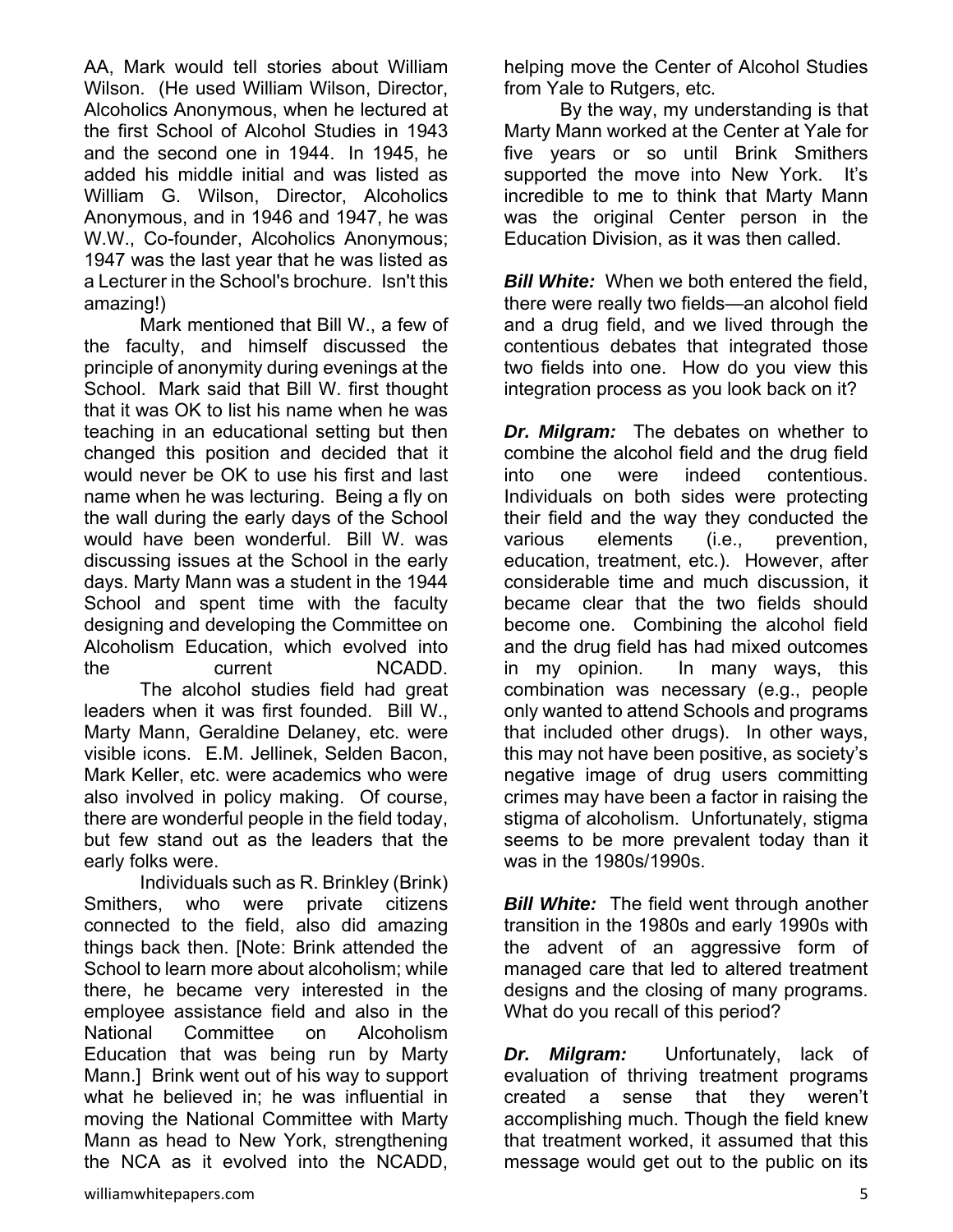own. Also, the range of costs associated with treatment programs in the 1980s led the way for insurance companies to decide to reduce the amount of treatment that they would cover. Managed care seems to have been a significant factor in the reduction of individuals in the field and also those entering the field, which has resulted in fewer individuals attending educational programs. Unfortunately, I also think that aggressive managed care has negatively impacted treatment availability. Though care needs to be managed, this should be done with the goal to positively impact the patients and not the insurance company's bottom line.

### **The Evolving State of Addiction Studies**

*Bill White:* Let me take you back to the Rutgers story. What are your most striking remembrances of the School over these past decades of your involvement?

*Dr. Milgram:* The growth of the field, as it is reflected in the School of Alcohol Studies, is important to consider. As I mentioned, Bill W. was an instructor at the School (1942, 1943, 1945, and 1946), and Marty Mann was a student at the 1944 School and founded the National Committee on Alcoholism Education with faculty members at the School. Rev. David A. Works was a student in the 1951 School. After attending the School, he organized the North Conway Institute, which conducted a statewide seminar in New Hampshire to educate clergy about alcohol and alcoholism. (In personal conversation with David years ago, he credited his attendance at the School as being the catalyst to his founding the North Conway Institute.) The National Association of Lesbian and Gay Addiction Professionals (NALGAP) was founded at the School in 1979 by Dana Finnegan, Ph.D. and Emily McNally, Ph.D. The School trained the leaders in the field and provided an atmosphere encouraging the formulation of other organizations.

 The School of Alcohol Studies was six weeks when it was at Yale and three weeks when it was held at Rutgers in 1963. During the 1970s and early to mid-1980s, the School enrolled about 550 participants. The Education and Training Division also conducted a one week Advanced School and a one week New Jersey School in the summer, totaling five weeks of programming. As time went on, the School became two weeks and then was cut to one week; the School today is one week and enrolls about 200 individuals. At this time, there are no other one-week Institutes that are conducted by the Center of Alcohol Studies. It should be noted that many programs in other states replicated the School so there are now many more education programs around the country.

*Bill White:* Who are some of the teachers at the school that stand out in your mind?

*Dr. Milgram:* Though I wasn't part of the School when it was at Yale, the instructors must have been outstanding, as the group included Bill W., Selden Bacon, Mark Keller, Raymond McCarthy, Leon Greenberg, David Lester, Georgio Lolli, Mary Mann, etc.

 The School had wonderful teachers during all the years that I was a part of it. As an instructor at the School in the mid-1970s, it was clear that Dan Anderson and Vernon Johnson had huge followings. Dan brought Gordon Grimm and Damian McElrath to the School. Gordy only taught for a few years, but Damian, who was a born teacher, stayed on for years and was still at the School in the 2000s. Other amazing faculty members over the years include Bruce Carruth, Kathi Bedard, Patricia Burke, Carolyn Hadge, Ray Dreitlein, Jane Nakken, James Emmert, Thomas Griffin, Bill Kane, John Kriger, Bob Lynn, Ed McDonnell, Larissa Pohorecky, Diane Rullo, Mel Sandler, Jack Schibik, Roger Svendsen, Paula Toynton, Mark Wallen, Joni Whelan, and Helene White. Specialized courses have been offered by Calvin Chatlos, Ellen Egan, Edward Flynn, Alan Lyme, Gregory McBride, Bill O'Donnell, Patricia and Fred Reihl, Mita Ray, Megan Sullivan, Richard Talty, Alvin Taylor, and John Wolfe.

 Incredible instructors who offered lectures as well as courses were David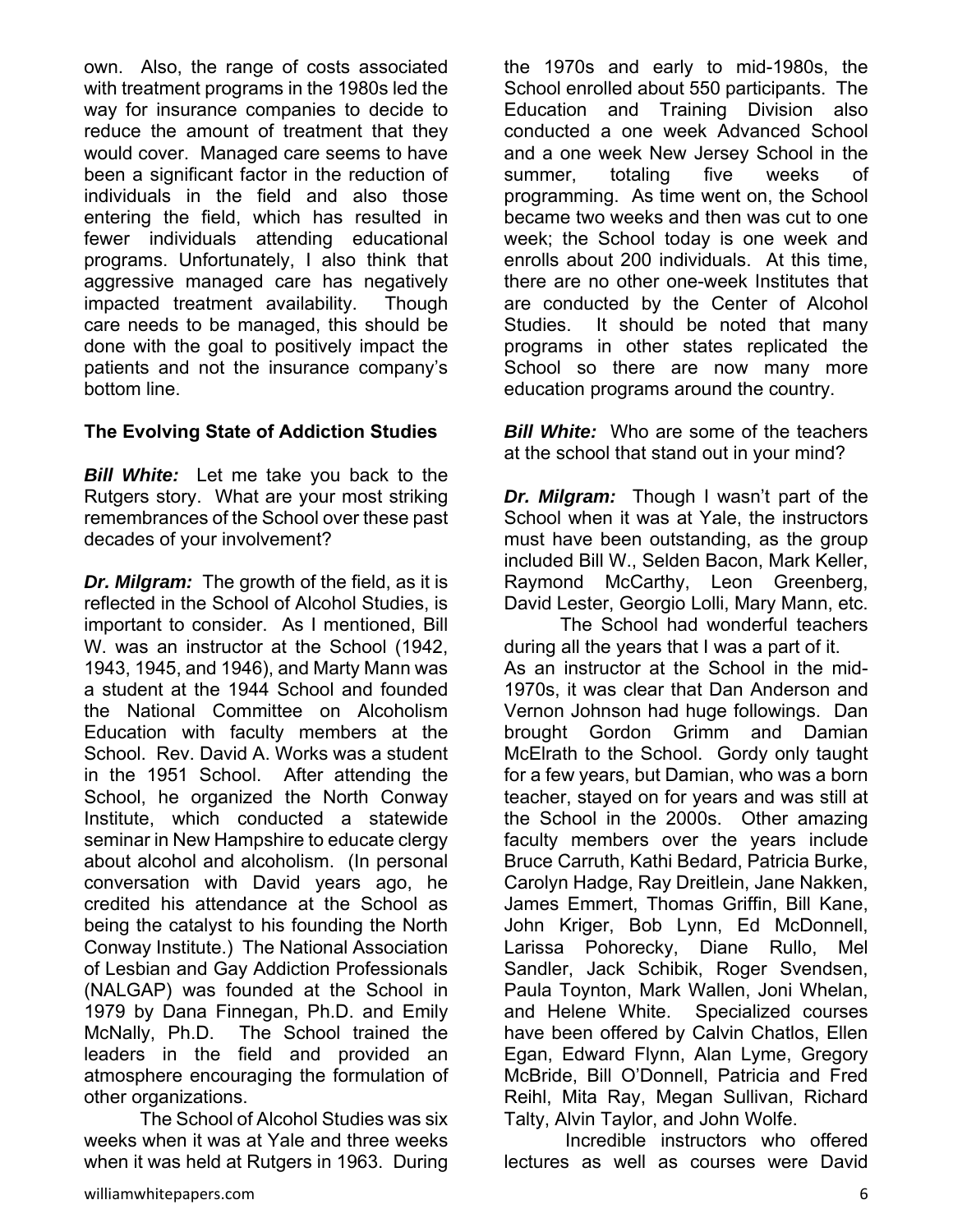each program. *Bill White:* How do you perceive the future financial viability of the country's addiction studies programs?

larger number of individuals.

future might look like.

*Dr. Milgram:* The future financial viability of addictions studies programs is directly related to the total number of available programs and also to the number of individuals in need of training. In addition, this will be affected by the number of

The very large number of available

programs has been positive, as they've increased the availability of training; however, it's also been negative in that it's decreased the number of participants in

Anderson, David Hall, Thomas Legere, Craig Nakken, Robert Pandina, David Powell, Riley Regan, Bette Ann Weinstein, and Janet Woititz. Our wonderful lectures at the School provided insight into specific topics for our students; these were offered by Sheila Blume, Mark Gold, Stanley Gitlow, Terry Gorski, Ernie Kurtz, Father Martin, Stephen Kipnis, Paul Roman, and, of course, Bill White. You gave our students the perspective to understand how the field had developed, where it stood, and what the

*Bill White:* You have witnessed the transition from a small number of addiction studies programs in the United States to hundreds of such programs. How would you characterize the evolution and current state of addiction studies in the United States?

*Dr. Milgram:* Addiction studies programs have grown astronomically during my days in the field. Many states decided that it would be more beneficial and cost effective to conduct their own program rather than send their people out of state. Though this is true, unfortunately, it reinforces the state's policies and programs and doesn't expand the knowledge of their participants beyond their boundaries to other ways of doing things. Though the one state approach is limiting, it does allow the state to train a undergraduate and graduate programs that are available.

 The 2011 School of Alcohol and Drug Studies had a total of 200-plus students enrolled. Unfortunately, it wouldn't be cost effective to conduct a School with less than that number enrolled. To maintain financial viability of programs, the enrollment needs to increase. In order for this to happen, treatment programs and prevention programs need to increase the number of individuals who are employed, which will also increase the number of individuals who need training. Unfortunately, I don't see this happening in the short-term, as the financial state of the field is not as strong as it once was.

*Bill White:* How have the characteristics of those entering the field changed, if at all, over the course of your career?

*Dr. Milgram:* Years ago, the majority of people came into the field as part of their own recovery. These individuals hadn't taken specific courses but were creating the field from their experiences. Others were drawn to the emerging field from other professions: their life experiences motivated them to want to be a part of the field. We owe a lot to the early individuals in the field, as they devoted their time and energy to putting the field together. Though these individuals still exist, a much larger number of newcomers in the field have attended training programs in the field and/or have a degree that prepared them to enter the field.

 When I was first a part of the School as an instructor in the mid-70s, recovering individuals would discuss the one substance to which they were dependent. Today, participants discuss use and/or dependence on more than one substance. In addition to impacting treatment, this has impacted selfhelp groups. At the Open AA meeting, which is held as one of the closing activities of the School, speakers often mention other drugs that they used during the time that they drank; however, there is always some type of apology for bringing up the topic of other drugs.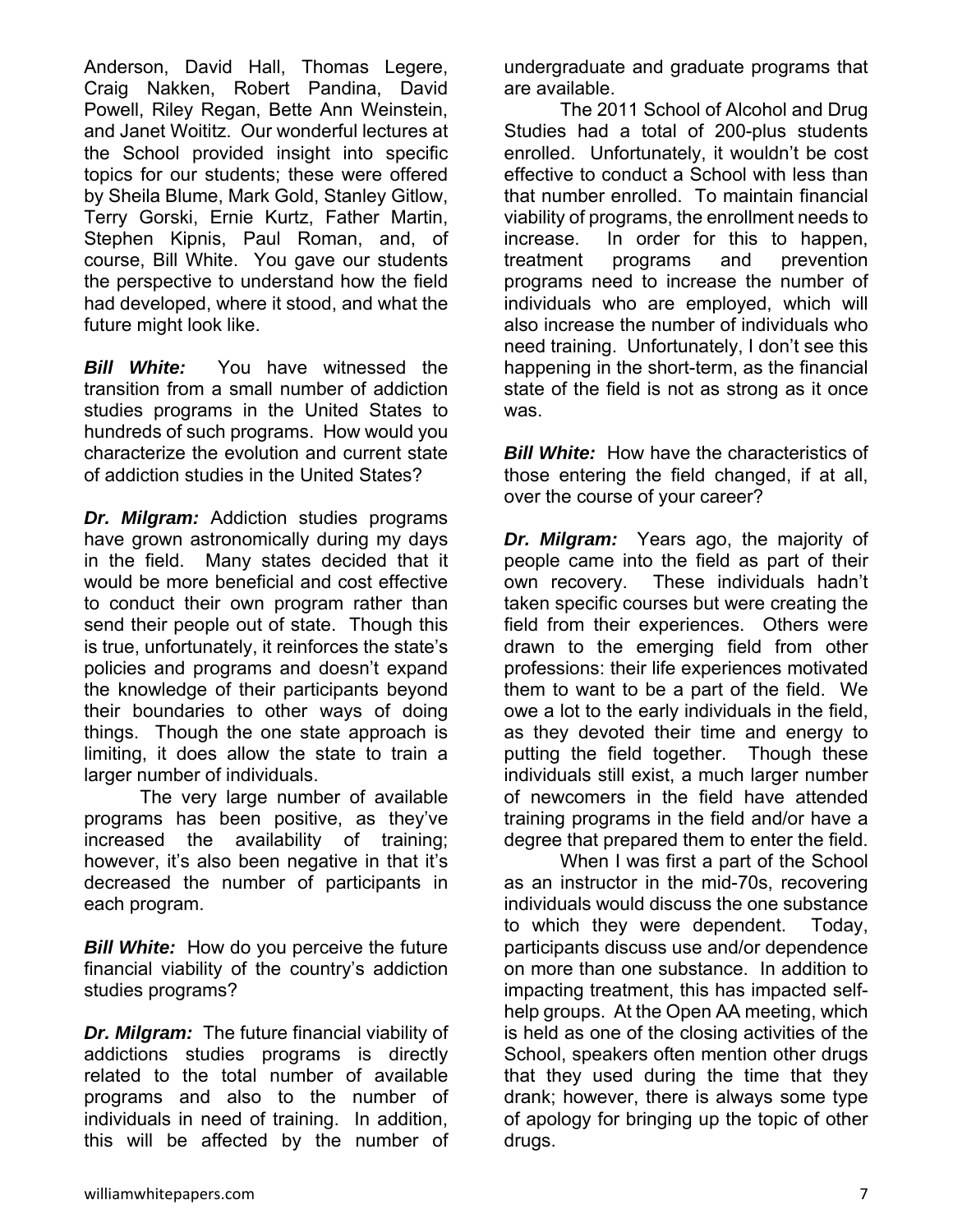Tension between the recovering community and the professionals in the field was very apparent when I first took over as Director of the School of Alcohol Studies. The recovering community often noted that the professionals (e.g., doctors, psychologists, etc.) they went to had not correctly diagnosed their addiction or missed it completely. The good news is that this has changed remarkably as both the recovering community and the professionals have learned from each other. The Scaife Family Foundation has sponsored scholarships for medical students to attend the School for many years. On the opening night of the School, I always listed special groups that were in attendance. When I mentioned that medical students had given up some of their short vacation to participate in the School, the participants would give them a round of applause.

 The medical students take a 24 hour course, designed and instructed by Mark Wallen, M.D., the Medical Director of Livengrin, Bensalem, PA, and they also take a 12 hour course of their choosing at the School. At the end of the School, each medical student writes a letter about his/her experience. In addition to saying that they learned a lot about addiction (i.e., symptoms, characteristics, impact on the individual and his/her family, types of treatment, etc.), they all state that the day trip to Livengrin with Dr. Wallen was incredibly important, as it gave them the opportunity to visit a treatment facility and to speak with counselors and patients. Unfortunately, the medical students often note that they had very little education on alcohol and drug dependence and treatment options before participating in the School. The field's leaders need to continue to advocate for medical schools to provide more courses in alcohol/drugs for our future physicians.

 It's also important to comment that graduate programs that train professionals are incorporating courses on addiction into their curricula. Students in education, law, psychology, social work, etc. need courses in addiction, alcohol/drug issues, and problems they will deal with in their respective professions.

 During the late 1970s and early 1980s, there was a feeling of being united for a cause, which created an environment of helpfulness in the field; unfortunately, this isn't as strong as it was. The decrease seems to be related to the fact that agencies/departments now need to compete for limited resources, as the amount of federal and state dollars that come into the field for research, prevention, and treatment have been reduced over time due to the economy. In addition, most health insurance plans provide fewer days in treatment than the 28 days covered by many insurers in the early 1980s. This has reduced the number of treatment facilities, which in turn has reduced the number of people in the field.

*Bill White:* You have been in a unique position to witness the professionalization of the field of addiction counseling. What are your perspectives on the process of counselor certification and licensure?

*Dr. Milgram:* Though professionalism in the field has grown and continues to grow, the issue of certification of alcohol/drug counselors in the US has been a thorny one. There are no national standards and the two major agencies (NAADAC and the IC&RC) seem to be competing against each other. To make matters worse, the standards for the IC&RC vary from state to state and from member organization to member organization; that is, the number of required classroom hours vary, the categories in which classroom hours are mandated differ, etc. For the field and reciprocity of credentials, IC&RC divisions should use the same systems. In truth, I would like to see the IC&RC and NAADAC unite to form one national system.

 Though I support certification and licensure, I worry that there doesn't seem to be a place for the individuals who are coming into the field because of their life experiences. To receive certification, 270 classroom hours must be taken and 4,000 supervised practical hours must be logged by the individual. In order to receive these hours, a person may be fortunate enough to get an introductory job in a treatment facility.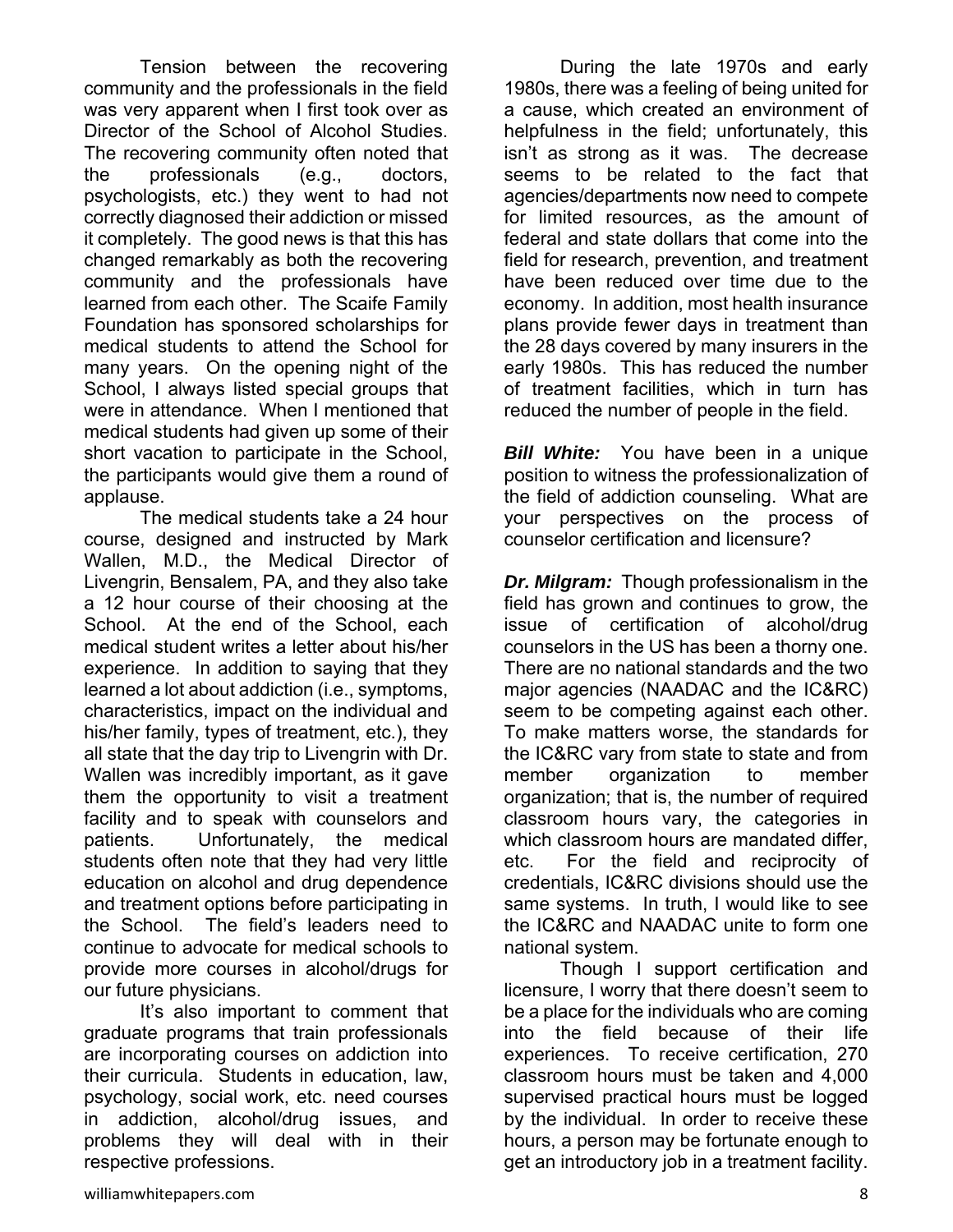However, in many cases, people can't get employed in a treatment facility without being certified. It's important that the field find ways to help these individuals become certified, as they are important to the treatment process.

*Bill White:* Addiction studies programs, including Rutgers, have relied on longtenured leaders to convey their knowledge to new generations of workers. We are presently experiencing the mass aging out and exodus of such leaders from the field. What are your thoughts on how well we are handling the transitions in the field's leadership?

*Dr. Milgram:* As you correctly state, addiction studies programs, including Rutgers, have relied on long-tenured leaders in the field. Presently, our faculty is aging out of the field, so the short answer to your question is that we aren't handling the transition of the field's leadership well at all. Though there are talented young professionals who are entering the field, it will take some years for them to fill the shoes of those who are retiring out of the field. Unfortunately, we haven't been providing enough slots in our programs to give the new/younger professionals a chance to try out lecturers/seminars. Programs haven't been adding additional training venues because the enrollment has been decreasing.

 The model of residential training programs provides a wonderful chance for individuals to delve into subjects in a manner not possible in a few hours or a one-day program. The residential model also affords the individual the opportunity to get to know individuals in the field from other geographic areas. Individuals who commit to teach a course at one of the programs (i.e., one week or one day) need to set aside the time in their schedule. If the course doesn't enroll and has to be cancelled, the instructor is left with open time in his/her schedule, which is often difficult for the person to fill.

*Bill White:* You have served on the editorial boards of several of the field's scientific

journals, including the *Journal of Studies on Alcohol and Drugs*, *Alcoholism Treatment Quarterly*, and the *Journal of Chemical Dependency Treatment*. Has the quality of scholarship in the field changed over the course of your career?

*Dr. Milgram:* The number and quality of research studies in the alcohol/drug field has increased substantially during my time in the field. For many years, the *Journal of Studies on Alcohol*, now the *Journal of Studies on Alcohol and Drugs*, was one of the only peer reviewed journals that accepted articles on alcohol; today many journals focus on articles on alcohol/drugs.

 I've had the privilege of referring articles for *JSAD*, *Alcoholism Treatment Quarterly*, the *Journal of Chemical Dependency Treatment*, and years ago, I read over articles for *The Counselor*. The fact that many more articles are submitted to these and other journals than are accepted at this time indicates that the number and quality of articles has increased. Unfortunately, subscriptions to many excellent journals have decreased due to the economic downturn. This has made it difficult for journals to support the many professionals and staff needed to process and review the articles that are submitted.

 Online abstracts made available by some journals (e.g., *JSAD*) are helpful to the field. Online journals are also having a positive impact, as they are providing additional outlets for the dissemination of research. However, production of online abstracts and journals also requires staff. Hopefully, the field will support the published journals and the online items by subscribing to them.

### **International Work**

*Bill White:* Your work at the Center has afforded you opportunities to work internationally and to work with people from many countries who have come to Rutgers to help them respond to the alcohol and other drug problems in their respective countries.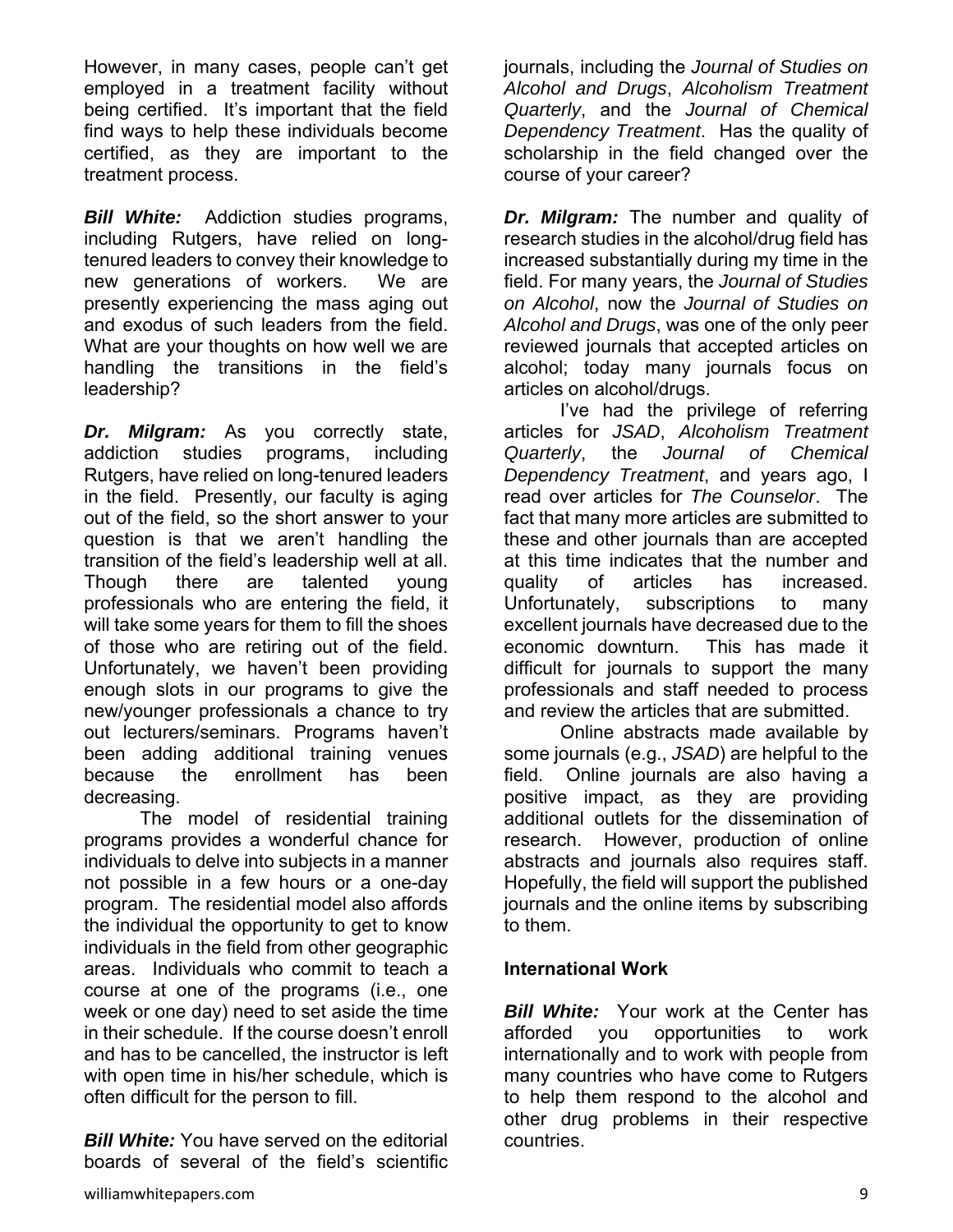What have you learned from these international encounters?

*Dr. Milgram:* Global issues and programs had a great start in the late 1980s/early 1990s. The first international program conducted by the Center's Education and Training Division was in Israel. It came about through a student, Pnina Eldar, who had taken my course at the School. During class, she kept saying that we had to come to Israel to provide training on alcoholism to her colleagues. A three-day program was designed and conducted in Israel with very positive results. Pnina and her colleagues began providing outpatient treatment throughout the country of Israel. Pnina invited us to return to conduct additional training to coincide with the opening of the first residential treatment center in Israel. The program in Israel was followed by a couple of one-week schools in Denmark, which also came about with the help of students who had attended the School at Rutgers and felt that the School's courses would benefit individuals in Denmark. The education program helped provide counselor training for the newly opened treatment facilities, which were being run by the School's former students.

 In a different approach to our global world, R. Brinkley Smithers provided scholarships for Soviet narcologists to attend the School at Rutgers. One of the Soviet narcologists, who was part of the first exchange that attended the School, returned to Moscow and started a treatment facility. He came back to the School a few years later with colleagues who were counselors who worked in his facility; he had brought them to attend the School that year.

 I had the privilege of being part of one of the first delegations from the US to Russia, when the Soviet Union was still in place. It was clear to our delegation (i.e., a representative from AA's General Service Board; Gordon Grimm, a Chaplain from Hazelden; James West, the medical director of the Betty Ford Center, etc.) that the Soviets we met were focused on similar issues and problems. The Soviets were concerned about public intoxication and societal problems related to alcoholism; they were also supporting programs on prevention and had a national program to reduce the number of alcohol outlets and also the number of drinkers. It seemed to me that the Soviets at that time were only comfortable admitting to the same problems that we acknowledged having; they didn't want it to seem as if their problems were greater than ours. When we asked how many alcoholics they had in their country, they said that they'd check and get back to us; they then would ask us the number of alcoholics in the US. The next day, they would tell us that they checked and that they had the same number of alcoholics that we had in the US. I think that the Soviets' pride in their country caused them to not want to appear to have more alcohol problems then we had in the United States.

 David Powell, Ph.D., President, International Center for Health Concerns, Inc., developed a program bringing representatives from Russia to the US. During my first visit to the then Soviet Union, a leading narcologist, responsible for many programs in Russia, didn't support the type of treatment programs (e.g., Minnesota model) offered in the US. He was one of the individuals to visit the US as part David's program. As fate or coincidence would have it, this gentleman spent a few days with Father Martin at Ashley. After spending time with Father Martin, he stated that the type of treatment provided at Ashley and self-help groups were important for alcoholics and addicts and also for their families. Clearly, the time spent with Father Martin changed his opinions and inspired him. David also put together a training program in China; he had individuals from many agencies and academic institutions offer courses there. As part of the program in China, we all went to various local facilities to speak with the individuals who were running the facility as well as the patients. This was a significant learning experience for both sides. At a facility for heroin addicts, we were asked about our methadone maintenance programs; the questions specifically focused on the number of doses of methadone that a person could receive during treatment. The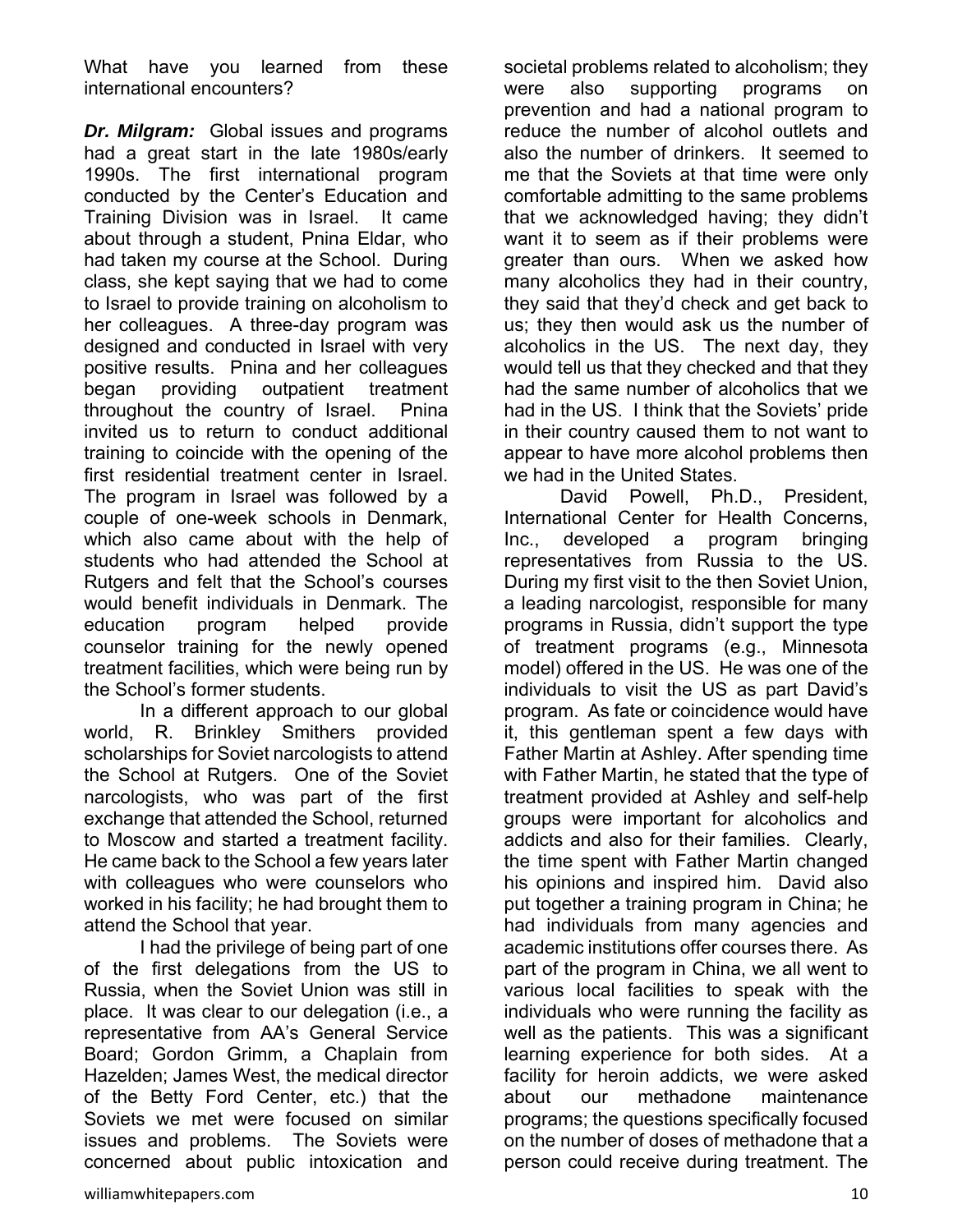few of us who had gone to this facility stated that an addict received the number of doses that they needed and stayed in the program as long as necessary. We also explained that methadone was given on an outpatient basis. This answer shocked both the folks running the facility and the young addicts there for help. One young woman responded that she could only receive 10 doses during her stay at the facility. The difference in philosophy and program specifics in our countries at that time was very clear. Hearing both approaches to the same problem motivated discussion, which enlightened both positions.

 The Center of Alcohol Studies and Hazelden entered into a partnership to offer global training programs. The first program was developed for Denmark; this followed the Center's two programs in that country and was supported by many people who had attended the School at Rutgers and also those who had participated in Center programs conducted in Denmark earlier. Following the program in Denmark, a oneweek program was developed for Melbourne, Australia. Unfortunately, misconceptions about US positions on critical issues made this flounder. For example, the US' political rhetoric (i.e., War on Drugs) had the treatment community in Australia thinking that the US was abstinence only and wouldn't consider harm reduction programs (e.g., clean needles, methadone maintenance, reduction of DWI, etc.). The small group that attended the Rutgers-Hazelden School in Melbourne realized that a variety of programs were supported in the US and expressed hope that we'd conduct another program there. This wasn't to be, as the cost factor made this prohibitive.

 It's clear to me that the benefits of global education and interaction are significant and that conducting educational programs in other countries produces benefits for all. After we admit to having similar societal problems, we can then discuss the impact on individuals, their families, and their communities. Sharing strategies to deal with these problems is also important.

*Bill White:* Are there any stories that come to mind that illustrate the value of these international exchanges?

*Dr. Milgram:* International exchanges are incredibly valuable, as they put us on the same page. That is, by discussing the meaning of terms and how they're used, we become aware of what's actually going on in other countries. This gives us the opportunity to learn from others and provides others the opportunity to learn from us.

 During the trip to the Soviet Union that I mentioned, the government under Mikhail Gorbachev was implementing a program to reduce the amount of alcohol that was available. Places of sale of alcohol were not allowed near schools or other places where children would congregate. However, the program was specifically focused on vodka and not other types of alcoholic beverages. The interesting thing about this was the fact that many people in our country discussed alcohol in terms of distilled spirits and didn't include beer and wine at that time.

 As part of the program in China, David Powell, Ph.D., organized a dinner for the faculty and the participants. The young physician sitting next to me introduced himself as the director of a detox program. I asked him how long detox was in China and was surprised when he said two years. I told him that detox was usually 5 to 7 days in the US and was then followed by a treatment program of a few weeks in length. As we explored the difference in the timeframe of the detox programs in our respective countries, I realized that he was describing a confinement of two years for individuals who had violated the alcohol and drug laws in his country. Lightbulbs went off in my head that the individual ran a detox program that was part of a jail sentence. This incident illustrates that words have different meanings in other places, making clarification of the meaning of terms being used very important.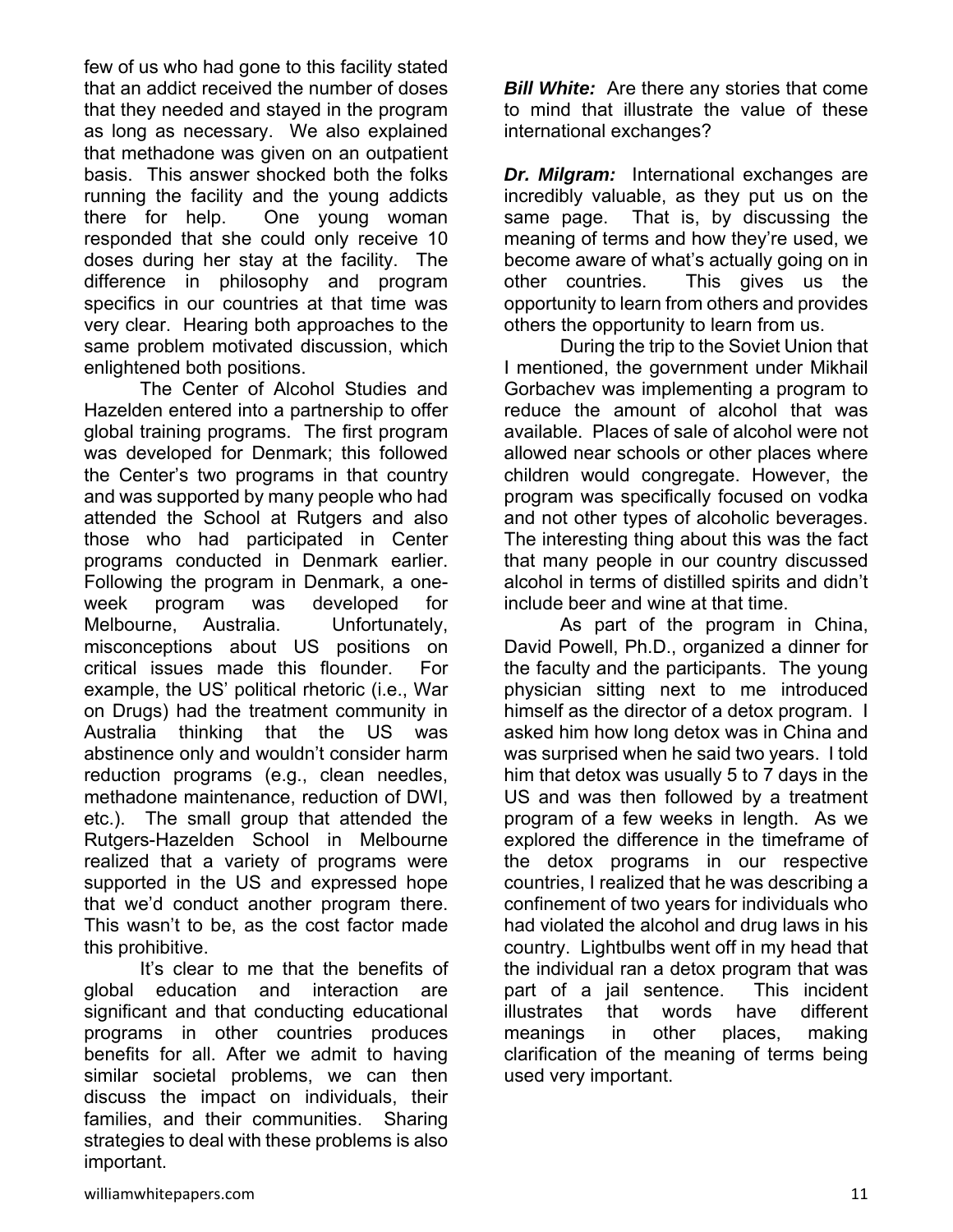### **Alcohol Problems on Campus**

*Bill White:* One issue that permeates your career is your interest in alcohol problems on our nation's college and university campuses. What are the most effective strategies that have emerged to respond to these problems?

*Dr. Milgram:* My interest in alcohol use and alcohol problems among the young began with the research that I did for my dissertation. Teaching college students made me realize that though they had some knowledge about alcohol, it wasn't personalized. Students would say that they didn't plan on drinking, it just happened, or they would say that they knew that they were going to have a few drinks at a party but were surprised when they wound up intoxicated. I would ask them to give thought to whether they wanted to drink before they went to an event and then to stick with their decision when they got there. If they decided that they would consume alcohol, I'd ask them to calculate the Blood Alcohol Concentration that they'd wind up with based on their body weight, number of drinks, and length of the drinking event. Using the Alco-calculator, which was developed by David Lester, they'd figure the BAC. Since that number was usually higher than they thought or were happy with, I'd have them adjust the number of drinks and/or the length of time of the drinking event until they arrived at a level that they were comfortable with.

 Robert Pandina and I were invited to be members of the first Rutgers University Alcohol Policy Committee. Though it doesn't seem startling now, the first policy recommendation was at the time. It stated that non-alcoholic beverages and food must be served when alcoholic beverages were served at all functions (i.e., gatherings of administrators, faculty functions, and student parties). Another policy stated that alcoholic beverages would no longer be allowed in the stadium. An employee assistance program and also a student assistance program were written into the policies and were implemented after the policies were approved in 1980. The policies

changed the way the Rutgers community thought about alcohol; some practices also changed as a result of the policies. After about 20 years, it was determined that more needed to be done, so a second alcohol policy committee was formed. This second committee added to the existing policies and recommended that the University reallocate funds to pay for activities (e.g., coffee house, late night pool hours, movies, etc.) to compete with alcohol functions. Though we didn't think that these activities would eliminate drinking, the committee felt that by competing with drinking events, consumption could be minimized. In addition, these events would provide places for non-drinkers to gather.

 David Anderson from George Mason University and I were both interested in what colleges/universities were doing to deal with alcohol on campus. Funded by The Century Council, we asked colleges/universities to submit programs that they were conducting that they thought were promising. We received an incredible number of programs that we asked our Advisory Panel (i.e., Allan Cohen, Bruce Donovan, Drew Hunter, Alan Marlatt, and Carole Middlebrooks) to review. *Promising Practices: Campus Alcohol Strategies* was published by the George Mason Press; a follow-up study was done and was also published by the George Mason Press. The findings of this work were that 1) college programs at that time in the US were very diverse, 2) though desired, a comprehensive approach was rarely achieved, 3) campus initiatives often didn't articulate their goal, 4) most programs weren't evaluated, 5) campus efforts were dominated by awareness programs, peerbased **programs**, and environmental/targeted ones, 6) many programs were blended with health-oriented programs, 7) the message regarding alcohol on campus was often not consistent, and 8) program personnel often had limited time and limited financial support.

 David and I, along with our Advisory Panel, then worked on a Task Force Planning Guide, which was designed to help campuses coordinate their efforts. Following publication of the Task Force Planner, we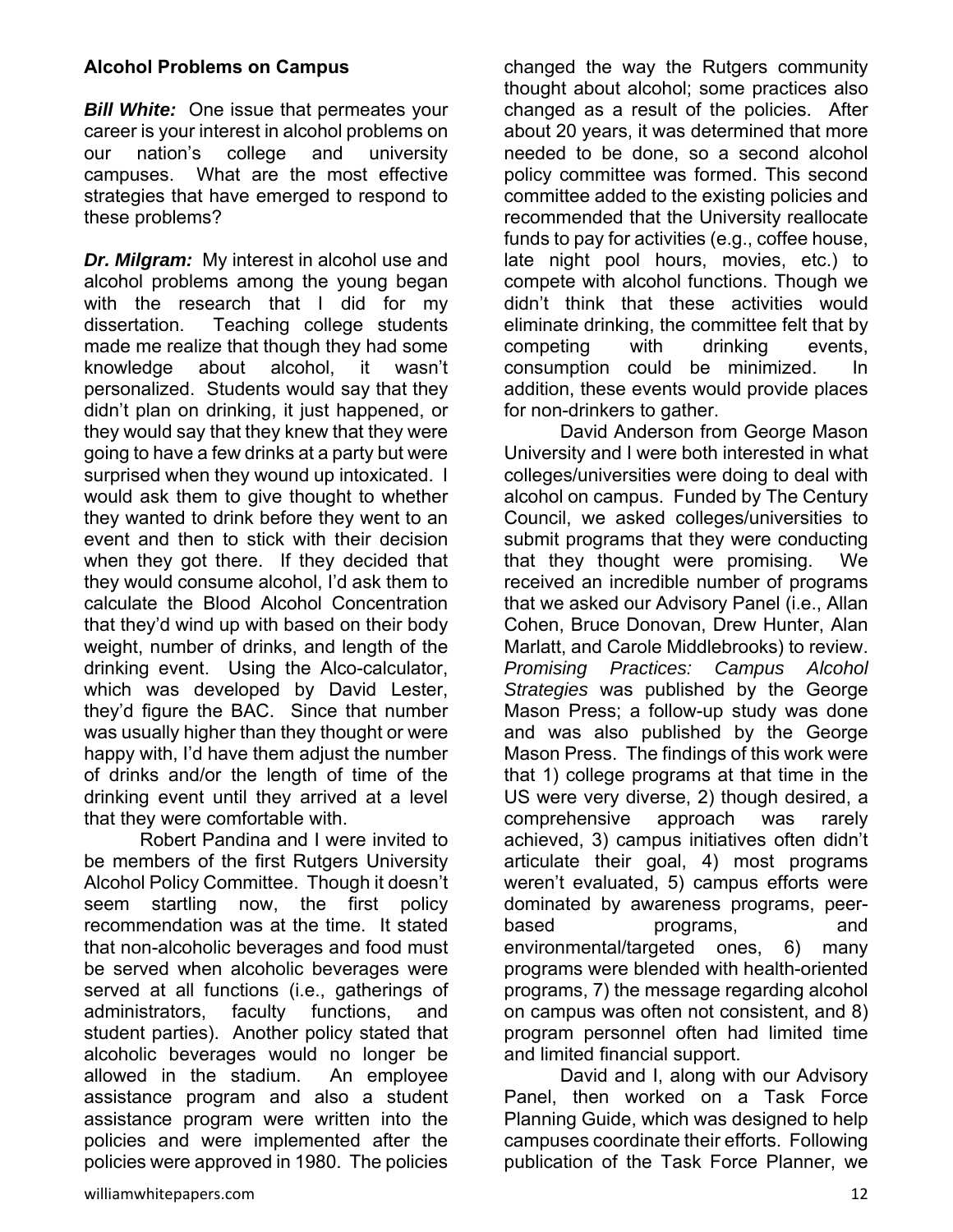developed an Action Planner: Steps for Developing a Comprehensive Campus Alcohol Abuse Prevention Program, which was published by the George Mason University Press in 2000. (As with all of our Promising Practices work, this project was supported by a grant from The Century Council.) The introduction to the Action Planner states that there is no simple solution to address problems associated with alcohol on campus. It further states that the strategies toward providing solutions are complex. For a university to achieve a comprehensive alcohol abuse prevention program, a commitment is required of the university community for planning, preparation, implementation, and sustenance. The Action Planner lays out an eight step model:

- 1.) Establish a Task Force.
- 2.) Determine guiding principles.
- 3.) Set vision and goals.
- 4.) Clarify needs and assess resources.
- 5.) Prioritize action.
- 6.) Articulate and market.
- 7.) Coordinate.
- 8.) Institutionalize.

 The above steps will lead to the most effective strategies to deal with alcohol and alcohol problems on campus. The discussion required all the campus stakeholders to consider the actual nature of the problems, which would indicate the activities that needed to be addressed. For example, if tailgating before a football game is the source of many alcohol-related problems, it might be advantageous to limit the amount of time for tailgating. If significant problems for the student body are associated with spring break, a discussion of alternatives might occur; that is, the days could be split into a fall break and a spring break, which might change the type of activities and locations that have become spring break havens. Another example might be the problems associated with community alcohol outlets; the Task Force and related discussion committees might invite the owners of the establishment to campus to discuss the situation and possible

solutions in a partnership fashion. The college/university stakeholders will meet with other community groups to identify other partners; for example, the local hospital is a source of a great deal of information related to events during and after parties on campus, as are the local police. Though many examples have been given, there are a great many more. It's important for a college/university to explore internal and external forces related to drinking on campus and to plan action to produce a safe and healthy living and learning environment.

#### **Concerns about Terminology in the Addictions Field**

*Bill White:* In 2004, you wrote a very interesting article in *Alcoholism Treatment Quarterly* about the prevailing terminology used within the field. Could you share and update your concerns about this issue for our readers?

*Dr. Milgram:* Mark Keller always talked about the need for terms to be clearly defined so that everyone in a discussion knew what the other participants meant by the terms they used. He and Vera Ephron spent years working on defining terms; they published the *Dictionary of Words about Alcohol*, which was a significant contribution to the field. My concern related to terminology was founded in my discussions with Mark and also in the number of times I consulted the *Dictionary*.

 Integrating the need for precise terminology into my own work, I would often begin a lecture asking participants to complete a name tag. Under their name, I would ask them to identify themselves as a "drinker" or a "non-drinker." After a long pause, hands would go up and questions would pour forth: How much do you have to drink to be considered a drinker? If I only have a drink a few times a year, should I list that I'm a drinker? Another question, which caused me to believe that the amount of alcohol in the various beverages was confusing, would often follow: Would I be considered a drinker if I only drink beer? After explaining the amount of alcohol in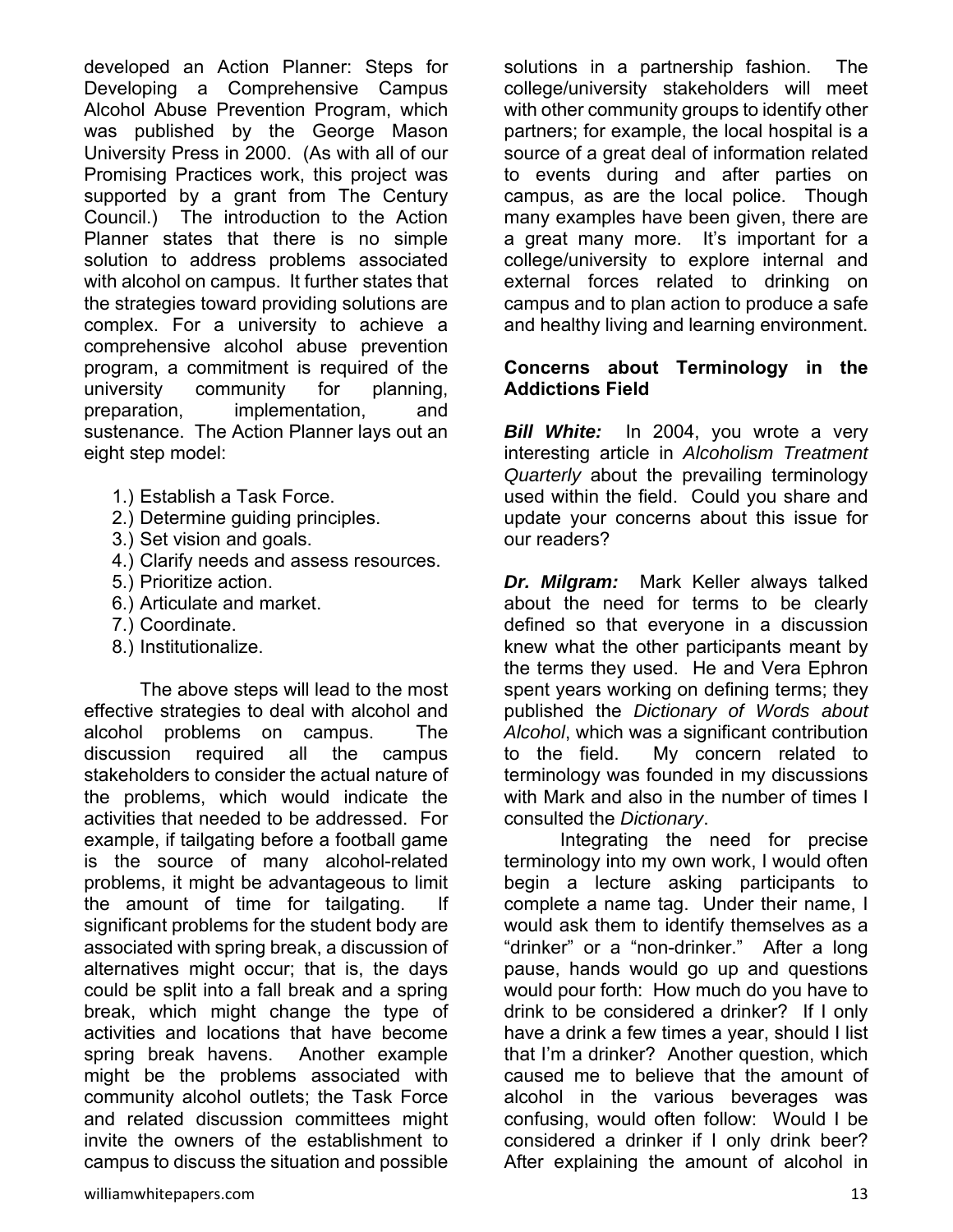normal size drinks of the various beverages (e.g., a 12-ounce can of beer), I would help the group understand that approximately the same amount of alcohol is in each of the normal size drinks of beer, wine, and distilled spirits. At this point, I would then state that I hadn't asked if they were a drinker of alcohol, which was assumed by everyone in the room. After indicating that they were correct that I had meant alcoholic beverages, I would point out that the question to a guest (i.e., What would you like to drink?) about beverages would be interpreted by the guest to mean an alcoholic beverage. I would point this out to help participants realize that our society often doesn't explain terms. That is, when I ask someone if they'd like a drink, I should follow by listing the available options (e.g., soft drink, iced tea, beer, coffee, etc.) so that the person doesn't feel as if the answer could only be a beverage containing alcohol.

 This short exercise would then lead to a discussion of statistics on how many individuals in our society consume alcohol. I would then ask the participants to complete more questions, also on their name card, and more confusion would arise when they were asked to write down the age of their first drink. Questions from them would be around what is a drink; that is, is it a sip, a half glass, a whole drink, etc. I would use these questions to help the participants understand that the first consumption of alcohol is often in small amounts, which are given by parents as a taste of what they're consuming. This would set the stage for a discussion of the introduction to alcohol, which is often not even considered as such by the parent population. However, the following question (i.e., what was the first alcoholic beverage consumed and with whom did the consumption occur?) would be answered very matter-of-factly by most in the room. That is, the beverage was the one that their parent or senior family member was consuming and the initial consumption of alcohol for most occurred in the home or in a family setting.

 The responses to this short exercise produced the realization that many words in our field aren't understood: drink, drinker,

alcoholic beverages, initial consumption to name a few. Following this train of thought, the term "adolescent drinker" is heard as a negative; however, if it is used to describe a young person who is receiving "Holy Communion" in a Catholic ritual, it would be heard as a positive. Underage drinking is thought of as what teenagers do with other teenagers and not what might occur in a family setting. Though underage alcohol use is a problem in one setting, it might be part of a family activity (i.e., religious, social, etc.) in another setting. To have this discussed by parents, we have to help them understand the meaning of the words and the context that changes an activity from a positive to a negative or vice versa, and help parents understand that all of these activities should be discussed by them with their children. Young people need to know what defines an alcohol problem and, therefore, how a person with an alcohol problem can get help. This discussion can't happen if terms are not understood.

## **Field Politics**

*Bill White:* You have witnessed the fields of prevention and treatment transition from social movements to industries—evolutions marked by intense politics every step of the way. What are your thoughts as you look back on the politics of the field?

*Dr. Milgram:* For as long as I can remember, there's been a struggle between the alcohol and drug constituencies and mental health groups. The struggles between these three groups can be seen in various national agencies; the fight to see which one is most powerful and receives the most money plays out at the national, state, and local levels. Politics has affected many aspects of our field. On the national front, we've had the War on Drugs for many years. This "War" has always seemed to me to be counterproductive. It has criminalized individuals in ways that made it appear to be a war on users and not a war on drugs. It also created a false sense that illegal street drugs, which were the focus of the War on Drugs, were the entire drug problem.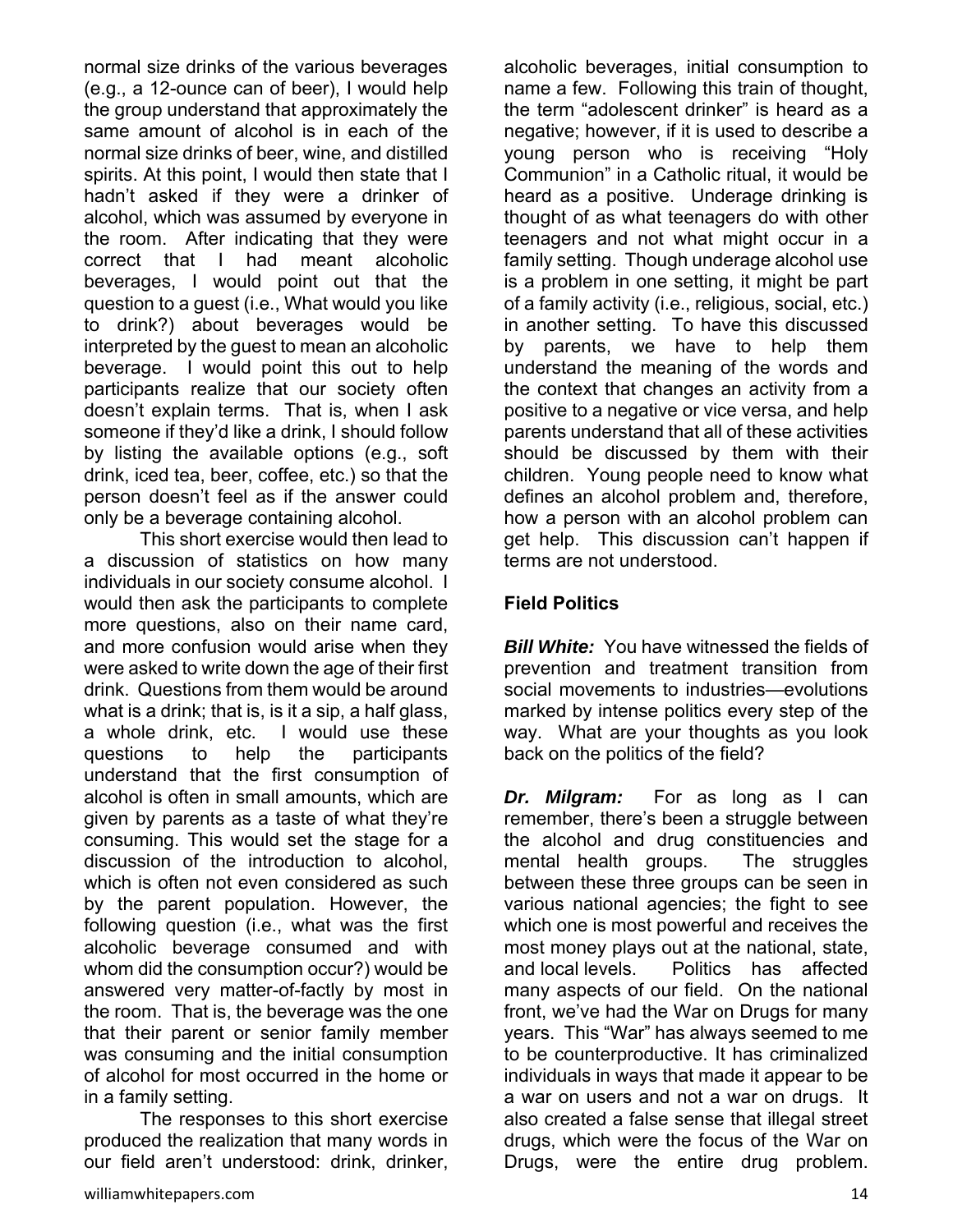Alcohol, over-the-counter substances, and prescription drugs weren't considered. The field would have been better served by a movement supporting treatment, when necessary, and education, when appropriate.

 Incarceration of individuals who use and carry drugs is at astronomical proportions today both nationally and on the state level. Society seems to think that punishment is the way to handle alcoholics and drug addicts. There seems to be a belief that prison will reform/rehabilitate individuals who are dependent on drugs, so more and more individuals are incarcerated. Of course, the belief mentioned may not exist; society might just want to punish these individuals. Politics is behind the rationale in some states (e.g., NJ) that needles cannot be purchased without a prescription. The conservative thinking is that if individuals could purchase needles, young people would do so and use drugs. The fact that the HIV positive rate is high due in large part to addicts sharing needles doesn't change the mindset that one shouldn't be allowed to buy needles. The medical marijuana issue seems to be mired in political rhetoric as well.

 Politics has also affected the way agencies and institutions work together. The idea that we're all working for a common cause is sometimes lost in the struggle for power and money.

*Bill White:* There have also been intense politics within the field itself.

*Dr. Milgram:* Politics in the alcohol/drug field seems to affect every aspect. Research on certain topics (e.g., Fetal Alcohol Syndrome) or parts of the body (e.g., liver) stops when a new topic/area (e.g., brain) gains momentum. This is not to imply that research on the brain is not important, as it certainly is; however, since Fetal Alcohol Syndrome and Fetal Alcohol Effects still exist, research should be funded in this area as well as in other areas.

 Though there needs to be a place for the alcohol industry and professionals in the field to work together on agreed upon projects, it's difficult for those in the field and those in the industry to trust each other. Good work can be accomplished on joint projects, but it takes a major effort. The same situation may be occurring with major pharmaceutical companies and professionals now that the number of people addicted to prescription drugs is increasing.

 The alcohol field has always stood out from other professions because of the warmth and caring of the people in it. Unfortunately, there are instances now where people don't agree to disagree; rather than trying to understand the opposing view, they are likely to discount it or misinterpret it. One example of this is related to the original Students Against Drunk Driving (SADD) organization; this is the organization that publicized the Contract for Life that students and their parents signed related to a drinking driver. The Contract had the student agree to call their parents if the driver of the car that they were to ride in had been drinking or if they themselves had been drinking and were supposed to drive. The parents signed that they would pick the young person up and promised that the issue would not be discussed until the next day. As a member of the SADD Board in those days, I would frequently mention this in a lecture as an option for parents to deal with the possibility of their child being involved in drinking and driving. Many times, someone in the audience would angrily state that this type of measure encouraged young people to drink. This always astounded me, as the Contract seemed like a great way to prevent an accident caused by a drinking driver; it also provided the opportunity for the parents and their child to discuss the issue of alcohol and driving and its consequences in a calm and non-emotional manner.

 Related to the SADD issue is the fact that communities have been passing laws to curtail underage drinking. Though this is an excellent goal, some of the laws seem draconian, and people in the field have taken sides on whether this is positive or negative. For example, in a lovely suburb in New Jersey, the community passed a law that said that anyone who knew (how this would be ascertained is beyond me) that young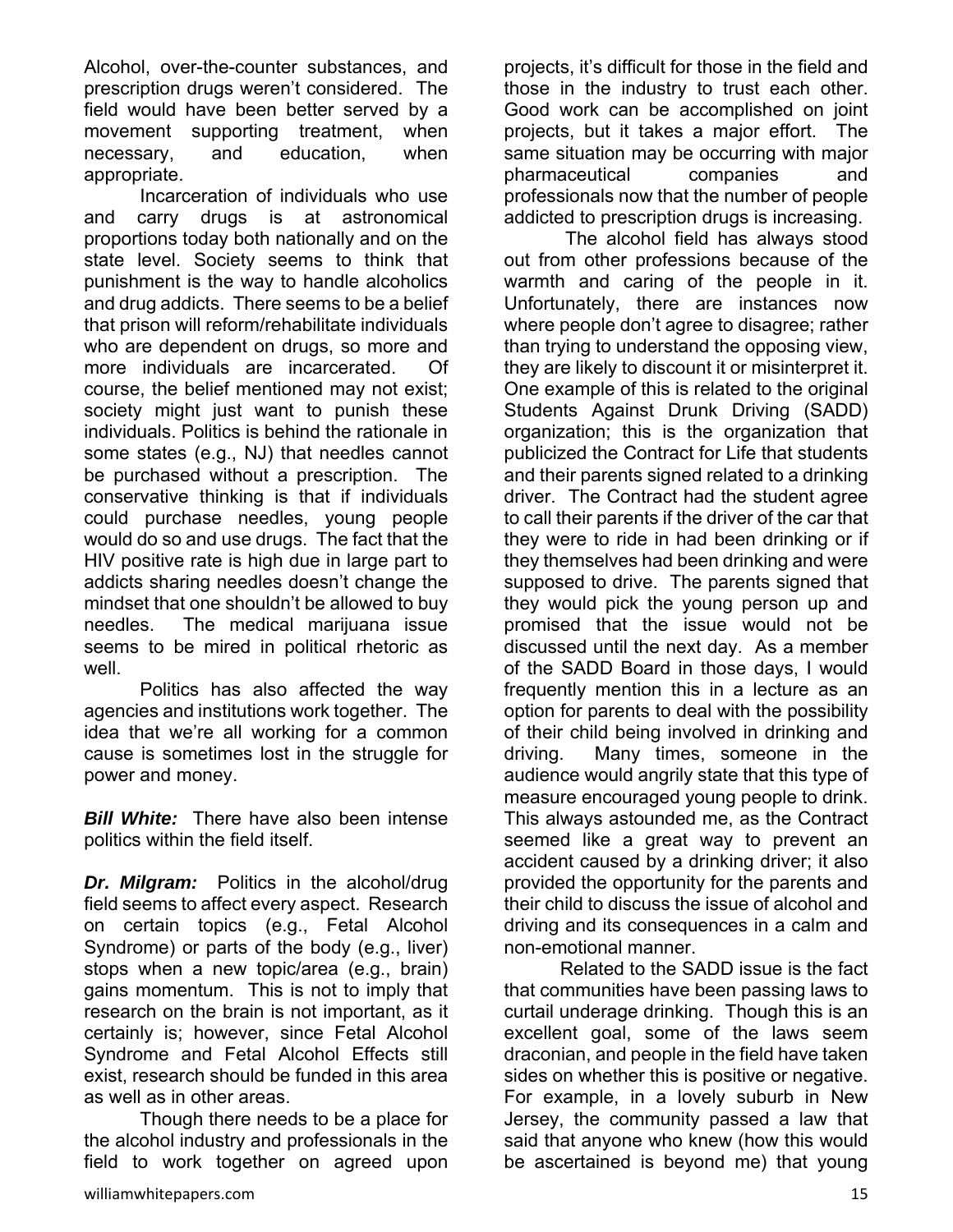people were drinking inside a house could call the police. The police were given the right to enter the home to check, and if they found underage young people drinking, they could arrest them. Unfortunately, this law was abused by neighbors who didn't get along with the family with teenagers that lived next door. The police actually went in unannounced to confront the family and their young people. Needless to say, the incident caused unhappiness for the family and controversy in the community.

 Another suburban school district passed a policy that said that any student who was caught by the police in a situation where drinking was occurring would be removed from school teams, clubs, etc. and that their parents had to personally pay for a number of treatment counseling sessions. The policy only stated that the student was present where drinking was occurring. Even if it said that the student had been drinking, the punishment seems arbitrary. A student who might be at a party and not drinking shouldn't be punished in the same way as a student who might have had a small amount of alcohol. That individual should experience consequences; however these consequences shouldn't be as severe as those given to the student who was intoxicated. Though some of the students might need treatment, others certainly don't; however, they may need education or some type of session to determine how to modify their behavior. The most amazing part of this policy is that the school system put it in place 24-7 all the months of the year. The infraction that resulted in a student not being able to play on a sports team or be a member of the debating club could have occurred after school hours, on a school vacation, etc. This type of policy has also polarized the field. Some support it and would like to see it expanded into other communities, whereas others would like to have it modified to be more helpful and supportive.

 It seems to me that though the goal of preventing/eliminating underage drinking is positive, the laws mentioned above overlook the basic tools of prevention: parents discussing alcohol with their children, educational programs in schools, student assistance programs, community programs such as health fairs, etc. Creating a system that's supported by the stakeholders (i.e., parents, school administrators, teachers, police, religious sites in the communities, and also the students) is significant to the process. This concept also fits our college/university system. Key stakeholders need to develop policies for the institution. When David Anderson, Ph.D., and I were working on *Promising Practices*, we continually found that institutions of higher education lacked policies on alcohol and drug use. In fact, we often found that many different programs with opposing philosophical positions (e.g., abstinence, responsible decisions about use, etc.) were being offered in the same institution. It's imperative that the leaders of our colleges and universities, as well as other educational systems, bring together representatives of many parts of the institutions, including students, and work out the policies that will guide the institution's programs.

 In summary, the field needs to promote balanced discussions on the strategies and techniques to be used to achieve a goal. Also, the best strategies to achieve the goal need to be discussed. The field needs to be aware of and safeguard the goal from politics that often change the message and/or the method to reach the goal.

#### **Legacy**

**Bill White:** Gail, you have spent your life helping bring people into this field and nurture their ongoing professional development. What personal guidance would you offer to a person who was thinking about entering this field we have so loved?

*Dr. Milgram:* I think that what held true when we entered the field is still true today. If helping others is your passion, then a person who's thinking about entering the field should jump in. However, if an individual is looking to make a lot of money or to have a great deal of free time, he/she should probably find another field.